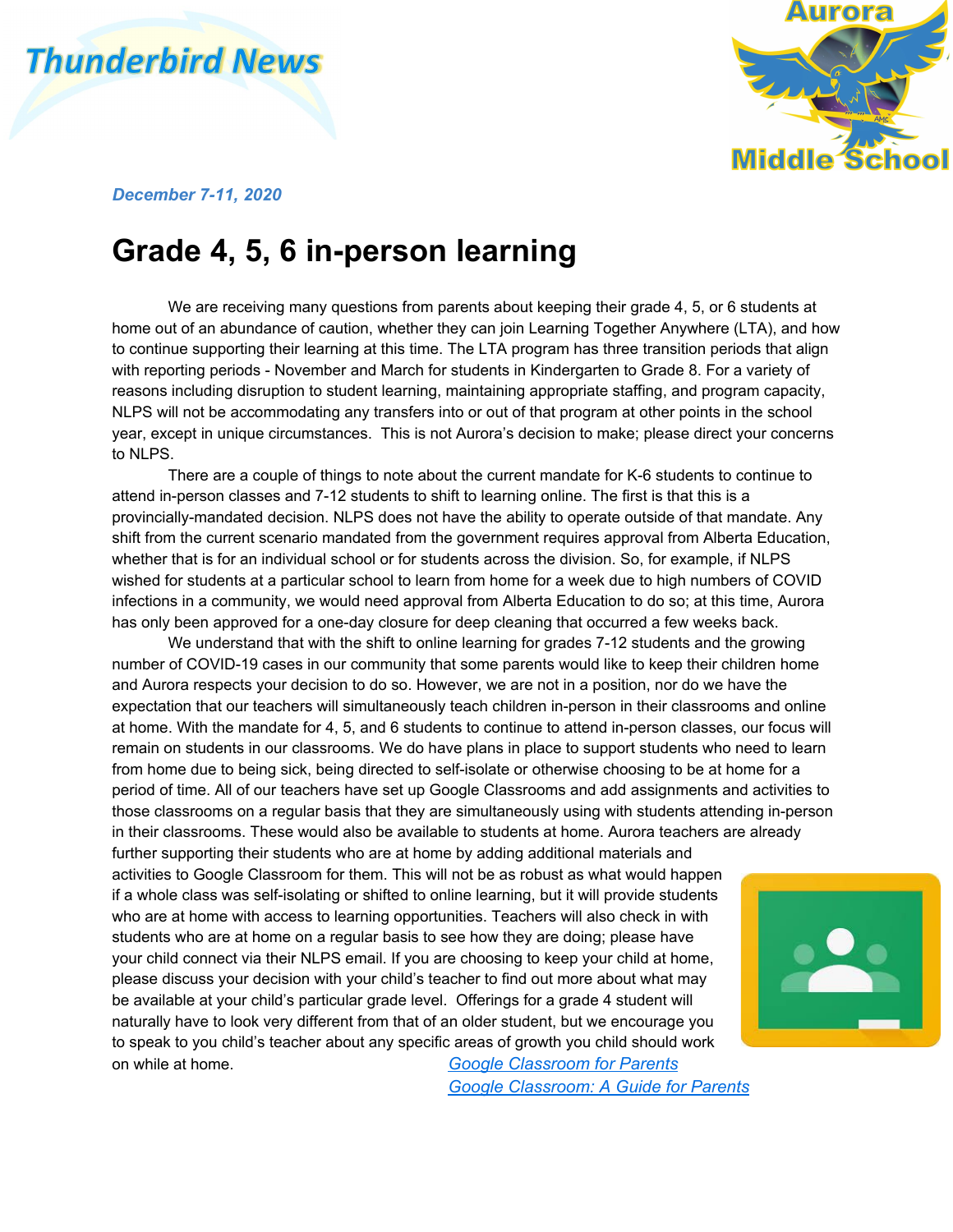# **Grade 7 and 8 Move Online a Great Success!**

After a few Monday-morning hiccups, all students should have detailed online schedules, Google Meet times, and regular instruction. Go to last week's [Thunderbird](https://www.auroramiddleschool.ca/download/314523) News for the FAQ (Frequently Asked Questions) about online learning. In order to engage learners, our teachers are using Screencastify, Jamboards, EdPuzzle videos, Google Meet, and more!

# **COVID-19 Update: Outbreak Status moved to Watch Status**

As most of you are well aware, our school has been affected by the recent rise in COVID-19 cases in our geographical area, and after we had 5 cases connected to the school, [AHS](http://www.auroramiddleschool.ca/download/314497) had declared [outbreak](http://www.auroramiddleschool.ca/download/314497) status at our site. We now have 13 confirmed cases connected to the school, though most of those cases are now recovered or were not present in school while infectious. Parents remain our primary source of information related to confirmed cases. If your child has received a positive test result, contact the school directly and immediately at 780 623 4129; after hours, please email [conal.donovan@nlsd.ab.ca](mailto:conal.donovan@nlsd.ab.ca) so we can begin our safety procedures and communication plan as soon as possible to reduce the spread.

If staff or students have not been identified as a close contact of a confirmed COVID-19 case but develop symptoms as listed on the daily screening tool, please self-isolate at home and complete the AHS COVID-19 online assessment tool or call Health Link at 811 as soon as possible to arrange for COVID-19 testing.

To help minimize spread of any respiratory virus we always recommend the following:

- Make sure everyone in your household washes their hands with soap and water often. If soap and water are not available, you can use alcohol-based hand sanitizer if hands are not visibly dirty.
- Avoid touching your face with unwashed hands.
- Use a tissue when you cough or sneeze and throw it in a garbage bin lined with a plastic bag. Wash your hands immediately after that. If you don't have a tissue, sneeze or cough into your sleeve.
- Stay home if you're sick. If your kids are sick, keep them home from school.
- Clean and disinfect surfaces that are used often and shared by everyone in your home such as door knobs, light switches and bathroom taps.
- Practice physical distancing outside the home (at least 2 metres) and wear a mask in public spaces if social distancing is not possible.
- Ensure your child's immunizations are up to date, including their annual influenza immunization.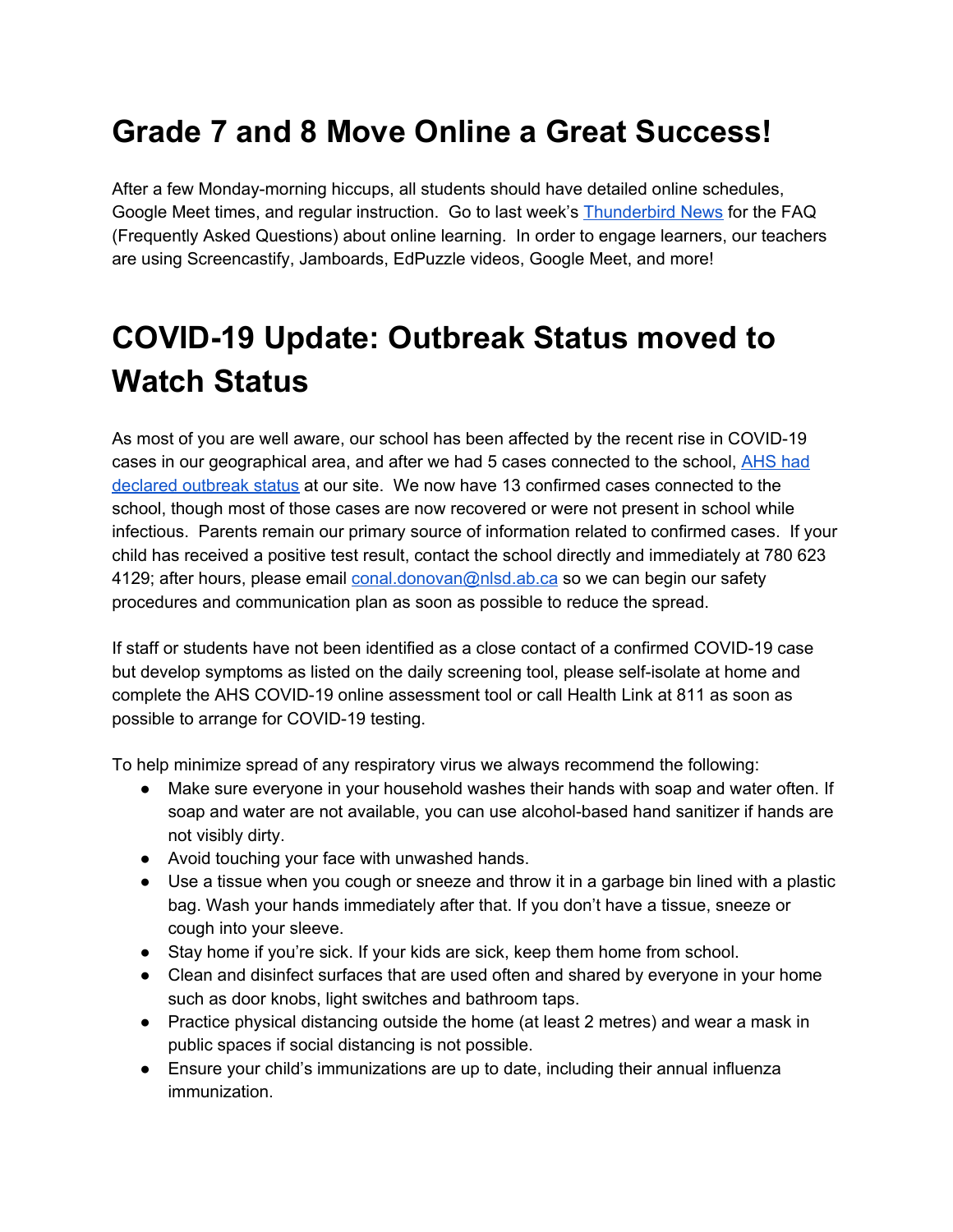For further information regarding COVID-19, please visit the AHS [website](https://www.albertahealthservices.ca/default.aspx) for COVID-19 or call Health Link at 811 if there are any questions.

Now that we have had some positive cases in our community, some students and parents have confused the self-isolation requirements. **All individuals identified as close contacts are legally required to self-isolate for 14 days from their last exposure to this case to prevent the risk of spread to others.** It is also recommended that all staff and students identified as close contacts be tested for COVID-19 as a result of this exposure. To book an appointment for testing, they can go to <https://www.albertahealthservices.ca/topics/Page16944.aspx> or call 811 toll-free.

#### **NOTE:** *A negative test result does not mean that the staff or students who are close contacts can come back to school, because they are required to self-isolate for 14 days***.**

If you were directed to isolate because of close contact (known exposure) to COVID-19, you are still legally required to quarantine for the full 14 days, regardless of test results. If you tested negative and have no known exposure to the virus, you are not legally required to quarantine, but you should stay home until your symptoms resolve so you don't infect others.

Last, we want to thank all the parents for the patience, understanding, and kind words in the face of the distressing news that their child may have been in contact with a positive case. We also appreciate when you book a COVID test immediately, as the sooner we have more information, the better we can plan to protect all our families in Aurora. Go to [AHS's](https://www.albertahealthservices.ca/topics/Page17221.aspx) Info for Close [Contacts](https://www.albertahealthservices.ca/topics/Page17221.aspx) for more information.

Please remind your child to follow school rules for masking, distancing, and hand-sanitizing. Students must properly wear masks whenever directed by staff, and students must comply in order to enhance our safety while at school. We have been sending home any students who do not comply with our safety guidelines, as they cannot continue in-person learning at Aurora without complying with our safety rules and staff direction.

# **Call for Parent Volunteers!**

While BINGO operations are temporarily suspended due to the confirmed cases in Lac La Biche County, our future dates for BINGO worker days in 2021 are: **Jan 22, Feb 19, Apr 29, May 16, June 27,** and **Aug 28**! Enjoy a free meal while watching the bingo action and helping out the students of our school! The shift runs from 5pm to about 9pm and we require three people to work the shift. Free food and wonderful people make for a great Sunday night out. Please call or text our amazing and hard-working BINGO Fundraising parent volunteer coordinatorJoyce Cloutier at (780) 623-8203 if you are able to volunteer.